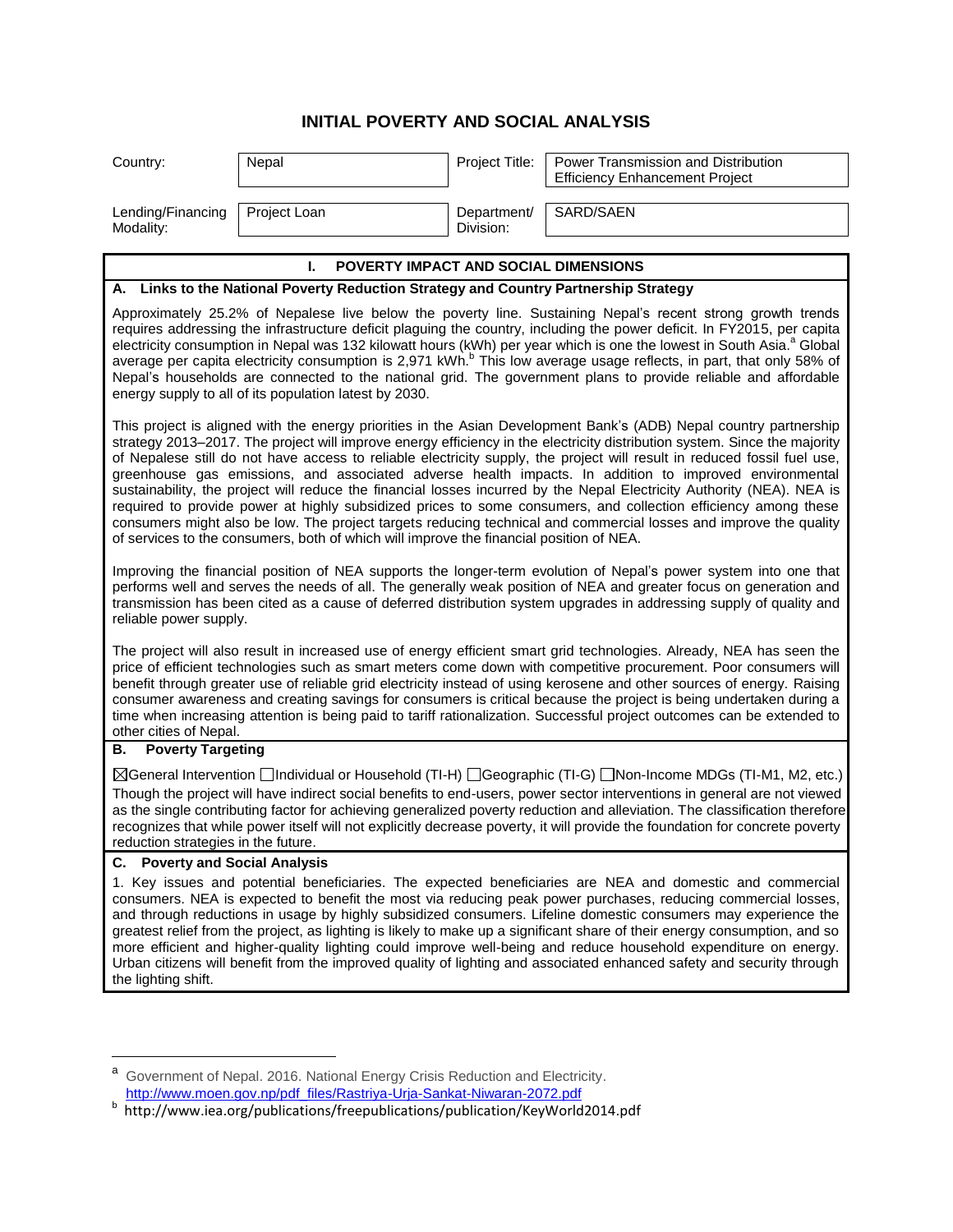2. Impact channels and expected systemic changes. The project focuses on improving electricity distribution system using advanced smart grid elements. The poor will benefit as beneficiaries with reliable supply of grid electricity. The poor may benefit indirectly from the strengthened position of NEA, which may be able to provide better quality of service and expand service areas as a result of this and other interventions.

3. Focus of (and resources allocated in) the PPTA or due diligence. No potential adverse impacts are anticipated for the poor. The project preparatory technical assistance will conduct due diligence to ensure there are no unintended adverse impacts and evaluate the potential to ensure benefits accrue to the poor and to women.

4. Specific analysis for policy-based lending. Not applicable.

## **II. GENDER AND DEVELOPMENT**

1. What are the key gender issues in the sector/subsector that are likely to be relevant to this project or program? There are no gender issues identified at this stage. However, increased and more reliable power supply have inherent gender benefits, such as job creation that benefits both men and women, and can contribute towards further electrification of households improving women's welfare and time-burden.

2. Does the proposed project or program have the potential to make a contribution to the promotion of gender equity and/or empowerment of women by providing women's access to and use of opportunities, services, resources, assets, and participation in decision making?

 $\boxtimes$  Yes  $\Box$  No Please explain. Women's self-help groups in Nepal have successfully championed the use of energy efficient lighting and appliances in Nepal and other neighboring countries such as India. . The project will explore means of promulgating similar programs in the project areas. This will include the establishment of 'energy clinics' which conduct user-awareness programs, led by women 'champions' promoting energy efficiency, targeting women consumers.

3. Could the proposed project have an adverse impact on women and/or girls or widen gender inequality?  $\Box$  Yes  $\boxtimes$  No Please explain. The proposed project will make positive effects on women. There will be indirect benefits to women as a result of enhanced power supply.

4. Indicate the intended gender mainstreaming category:<br>  $\Box$  GEN (gender equity)  $\Box$  EGM (effective gender

 $\Box$  EGM (effective gender mainstreaming)<br>  $\Box$  NGE (no gender elements)

 $\boxtimes$  SGE (some gender elements)

## **III. PARTICIPATION AND EMPOWERMENT**

1. Who are the main stakeholders of the project, including beneficiaries and negatively affected people? Identify how they will participate in the project design.

The main stakeholders are NEA, and domestic, commercial, and municipal consumers and other utilities.

2. How can the project contribute (in a systemic way) to engaging and empowering stakeholders and beneficiaries, particularly, the poor, vulnerable and excluded groups? What issues in the project design require participation of the poor and excluded?

The stakeholders will be consulted throughout the design stage. The projects will ensure that targeted households and commercial and industrial consumers will receive quality and reliable electricity supply from the grid. Yet they will benefit from reduced expenditure on electricity from reduced expenditure on diesel for electricity generation and increase income due to availability of reliable electricity supply for other productive applications.

3. What are the key, active, and relevant civil society organizations in the project area? What is the level of civil society organization participation in the project design?

 $\boxtimes$  Information generation and sharing M  $\boxtimes$  Consultation M  $\boxtimes$  Collaboration M  $\boxtimes$  Partnership M

4. Are there issues during project design for which participation of the poor and excluded is important? What are they and how shall they be addressed?  $\Box$  Yes  $\Box$  No

Consultations will be easily managed through a mix of formal and informal consultations with the affected communities – on an as needed basis.

|                                                                         | IV. SOCIAL SAFEGUARDS |
|-------------------------------------------------------------------------|-----------------------|
| A. Involuntary Resettlement Category $\Box A \boxtimes B \Box C \Box F$ |                       |

1. Does the project have the potential to involve involuntary land acquisition resulting in physical and economic displacement?  $\boxtimes$  Yes  $\Box$  No Land acquisition will be required for new substations. The extent of land acquisition and involuntary resettlement impacts are not expected to be significant. Distribution lines are expected to be re-built in existing right-of-way. While impacts are not expected to be significant, the exact magnitude of impacts will be assessed during due diligence. Necessary measures will be taken to ensure any potential involuntary resettlement issues will be addressed.